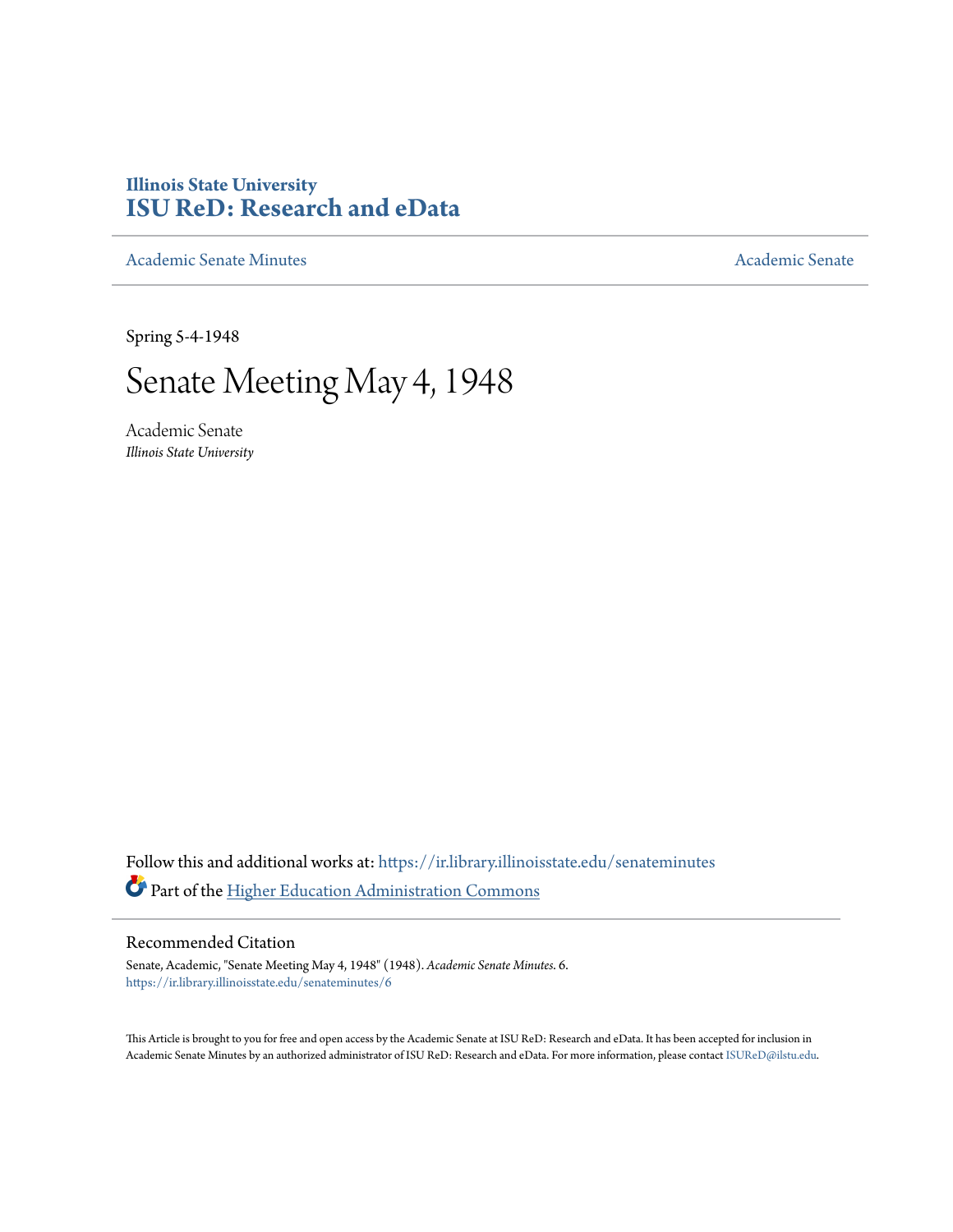Dr. Karsen

## SENATE MEETING MINUTES May 4, 1948

The meeting was called to order by President Pairchild with all members present except Mr. Hoover, who was out of town attending a meeting.

President Fairchild made the following requests and announcements:

- $\geq 1$ . There seem to be a growing number of meetings and conferences taking faculty members from their classes. Attendance at such meetings is desirable unless it involves the same persons too many times, taking them from their classes too often. The same situation pertains to taking students on visiting trips, which is also desirable unless it is overdone. Heads of departments were urged to study this situation for the past year in planning for the next year. The head of one department reported that in some instances members of the department were absent without the head being notified or consulted. The President said that staff members, whether it be in departments, the University High School, or other areas, should consult heads of departments or others in charge concerning absences from regular duties, including the arrangement of their work while they are to be away. This is in addition to the regular request for absence cleared through the office of the President.
- $\geq$  2. The general catalog is now available and may be secured at the post office window or at the Registrar's office.
- 73. Mr. Hill of the Illinois Board for Vocational Education has stated in writing to one of our students that Illinois State Normal University is not approved for vocational agriculture. He has been written by the President concerning the matter, and a copy of the President's letter to Mr. Hill is on file with the minutes in the secretary's office. Attached with these minutes for the members of the Senate are mimeographed copies of page 14 of the Illinois State Plan for Vocational Education, indica ting that Illinois State Normal University is definitely included in the plan and approved by the Illinois State Board for Vocational Education. The President talked with Mr. Nickell and Mr. Thompson at the Board meeting in Carbondale, and Mr. Nickell asked the President to send him detailed information concerning the situation and said he would take care of it. Mr. Thompson also offered his help if it is needed •

4. At the meeting of the Teachers College Board held at Carbondale on Monday, May 3, the first self-liquidating project for any of the teachers colleges was approved. This includes the purchase of a tearoom at Northern state Teachers College at DeKalb, which will be converted into a student dining room and union building on a small scale. There will also be an addition to the cafeteria. The total cost of this combined project will be \$62,000.00. The other teachers colleges have not presented definite projects but it was indicated that by summer there will be an investigation as to other projects including dormitories and a student union on our campus. In the course of the discussion, members of the Teachers College Board proposed that buildings of a temporary nature be considered since in many cases the cost of permanent buildings would be greater than could be financed through a self-liquidating program at this period of high prices. This entire program will be discussed further at the next meeting of the Board, which is to be held in DeKalb on July 12.

5. Action was taken at the meeting of the Teachers College Board that after July 1, 1948, no tuition can be charged of students coming from non-high school districts to campus high schools.

 $>$  6. It was announced at the Board meeting that there must be thorough examinations of all personnel before they are employed by any of the teachers colleges. In this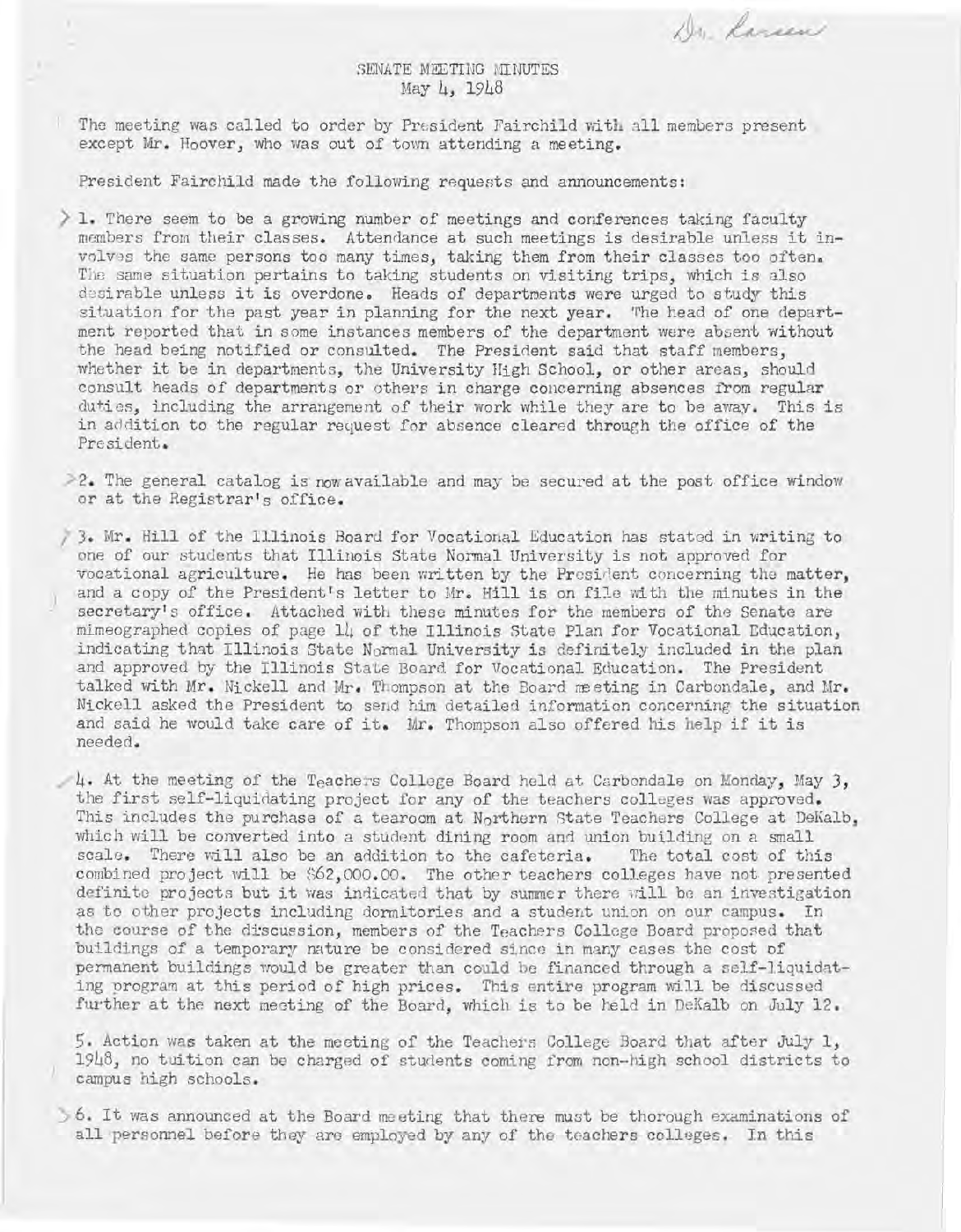connection,  $D_r$ . Fitzgerald announced that an x-ray mobile unit will be on the campus on Thursday and Friday of this week and on Monday and Tuesday of next week. All freshmen must have x-rays; and all other students, faculty members, and other staff members are urged to take advantage of this opportunity. The service is also open to faculty wives and townspeople. Employees of the Normal Sanitary Dairy and a number of those working in local restaurants will take advantage of the service. The x-ray will take very little time, but appointments must be made in advance.

- $\mathcal{P}$ . It was announced at the Board meeting that all of the teachers colleges are huving firancial difficulties. In the situation here, we are particularly short in that portion of the income fund used for personal services and in the commodities fund. It will be necessary for the President to talk with some heads of departments to consider the situation. Some positions probably cannot be filled.
- $\gg$ . Notices of re-employment will be out very soon indicating alterations in salaries and, in a few cases, changes in rank.
- $>9$ . At the Board meeting statutory holidays were discussed. It was reported that the Attorney General has ruled that each teachers college may determine what holidays are to be recognized, since these schools are not considered part of the public school system in this connection. It was suggested, however, that if school is held on holidays, some recognition be given by an assembly program or in some other way.

10. Graduate work for the Department of MUsic Education was approved by the Teachers College Board. The Board also approved the additional course, Education 306, asked for by the Department of Education. It was announced, however, that after this date ) the Board will not consider more requests as to cours es or departments unless askings are presented to the graduate committe at least sixty days before the Board meeting .

 $>$ 11. In connection with duplicating service, it was suggested that more advance notice be given so that better service can be rendered. Heads of departments were asked to mention this to faculty members. In some cases it has been found that faculty members are not as courteous as they should be in their contacts with those in the duplicating office.

 $>$ 12. Some time ago faculty nembers were asked to give suggestions to the President's office, which may affect the budget for the next biennium for the improvement of the school as a whole. Only two suggestions have been received, but it is not too late for others to be made.

13. At this time of year when more groups will be planning to be off campus, it should be remembered that travel in private cars is dangerous. A serious accident in a private car was experienced by Illinois Wesleyan in a recent baseball trip. While accidents are possible in the use of common carriers, the danger is much less and the legal responsibility covered in better manner.

 $>14$ . The President recently received a letter from Mr. Richardson, an attorney in Milwaukee, whose wife is a direct descendant of Jesse Fell and who, through the Alice and Fannie Fell bequest, has provided for the upkeep and beautification of Fell M<sub>e</sub>morial Gate. Hr. Richardson indicated that recently when they visited the campus, he was "shocked and disappointed" to find that the urns on either side of the drive seemed to be used as "garbage cans." The President admitted that the campus was in very poor shape for visitors, and, aside from what we could get the grounds force to do, he urged that department hoads ask their staff members to do everything possible to improve the general appearance of the campus.